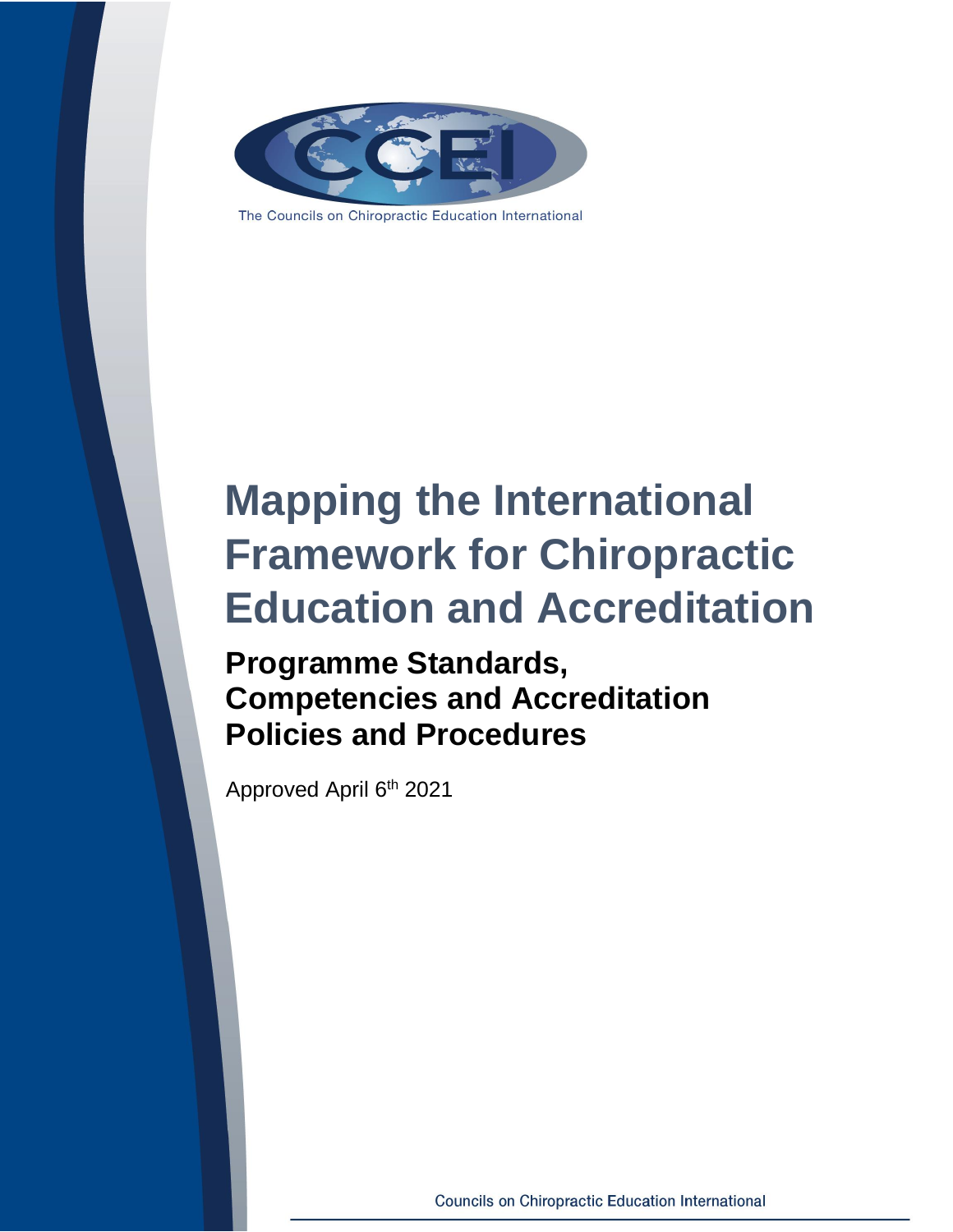## **Contents**

| <b>Part 1: Programme Standards</b>                       |
|----------------------------------------------------------|
|                                                          |
|                                                          |
|                                                          |
| <b>Part 2: Competencies for Graduating Chiropractors</b> |
|                                                          |
|                                                          |
|                                                          |
| <b>Part 3: Accreditation Policies and Procedures</b>     |
|                                                          |
|                                                          |
|                                                          |
|                                                          |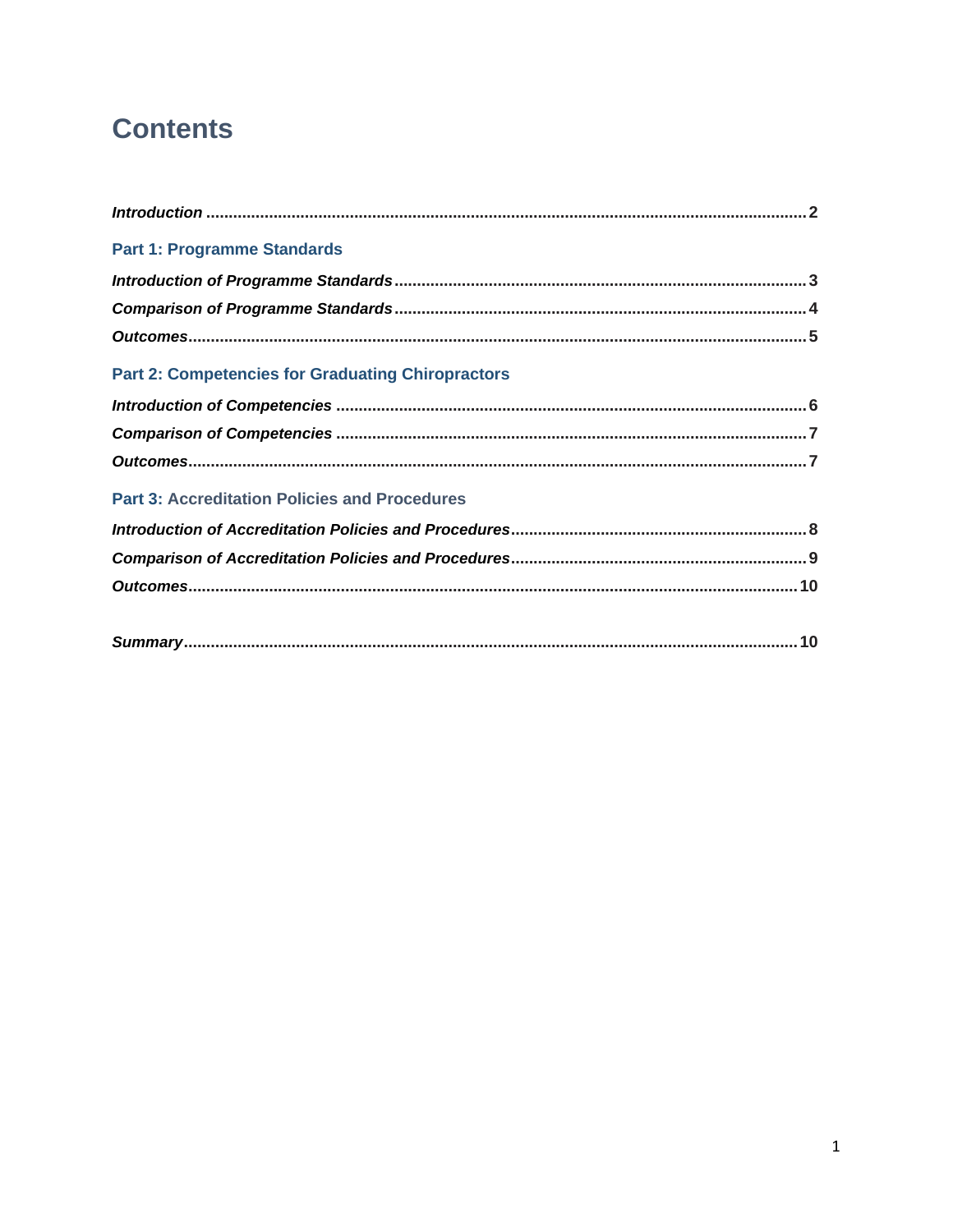## **Introduction**

The Councils on Chiropractic Education International (CCEI) established a framework for international chiropractic accreditation ('the Framework') that provides a reference point for assessing the eligibility of a Council on Chiropractic Education to become a member of CCEI. The Framework consists of three parts: *Programme Standards*, *Competencies*, and *Procedures* for accreditation. As a condition of membership in CCEI, all member agencies must have programme standards, competencies and procedures that are at least equivalent to or higher than those contained within this Framework.

These same documents also may be used as models from which newly established accrediting bodies may develop their accreditation standards. In addition, new chiropractic educational programmes may use the Framework documents as a guide in their development, but ultimately, a chiropractic programme must be compliant with the standards of the CCEI member agency that accredits them.

In recognizing the need for internationally accepted standards, CCEI acknowledges that education systems are part of the richly diverse and innovative cultures of a geographic jurisdiction. The accreditation process thus respects the autonomy of the educational programme, national legislation and regulations, and acknowledges that there is no single best way to produce a competent chiropractor. Specific policies, procedures and even educational requirements, may vary to a certain extent as they reflect local academic traditions and/or legislation in a jurisdiction. Notwithstanding the variations in chiropractic education across jurisdictions, there is a high degree of equivalence of accreditation *Programme Standards*, *Competencies* and *Policies and Procedures* among CCEI member agencies.<sup>1,2</sup>

CCEI requires that member agencies maintain Standards, Competencies, and Policies and Procedures that are equivalent to or exceed those outlined in the International Framework of Chiropractic Education and Accreditation. The mapping exercise aims to verify this requirement and to identify any areas for changes or improvement within the Framework.

<sup>1</sup> This statement is based on a line-by-line comparison of the Standards, Competencies and Processes from the four member agencies of CCEI, conducted from 2012 to 2015. The documents contained within the CCEI Framework reflect consensus among the member agencies of CCEI.

<sup>&</sup>lt;sup>2</sup> The Framework utilizes Oxford English spelling throughout which is considered to best reflect international English.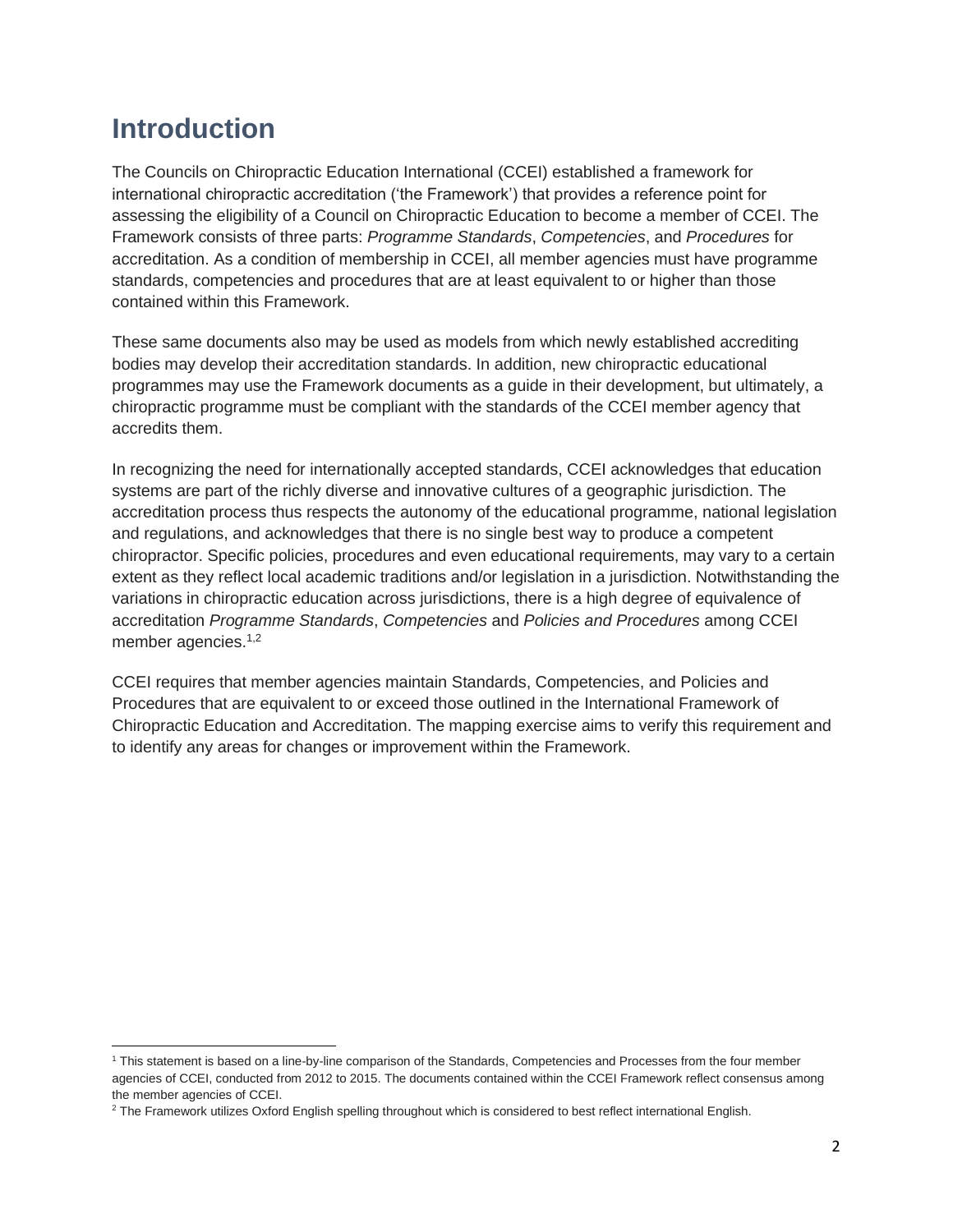# **Part 1. Programme Standards**

### <span id="page-3-0"></span>**Introduction: Outcomes-Based Education Programme Standards**

CCEI's *Programme Standards* are based on the model of an outcomes-based education.3,4,5,6 The learning outcomes determine the curriculum content and its organization, the teaching and learning methods and strategies, the assessment processes and the infrastructure of the educational environment that facilitates the process.

CCEI requires its member agencies to monitor exit outcomes in the programmes they accredit, and therefore, accreditors must require chiropractic programmes to identify and make explicit the exit outcomes, and communicate them to all concerned including students, faculty, the profession and other stakeholders.

As a result, both the learning outcomes or competencies (output) and the educational processes (input) are addressed in the *Programme Standards*. A global set of core standards relating to outcomes (competencies) in terms of knowledge, attitudes and skills is not the same as a set of specific standards in terms of content of the curriculum. The *Programme Standards*, therefore, do not prescribe detailed curriculum content. Instead, each institution's curriculum must provide the means to achieve the educational outcomes, as well as the systems for assessing whether students have achieved the required outcomes in terms of knowledge, skills and attitudes, and for evaluating and monitoring the effectiveness of the curriculum and educational environment in achieving those outcomes.

The goal of the CCEI *Programme Standards* is to assure that minimum requirements for the education and training of chiropractors are being met by the programmes accredited by a CCEI member agency.

<sup>3</sup> Harden RM, Crosby JR, Davis MH. Outcome-based education: Part 1: an introduction to outcome-based education. Medical Teacher 1999: 21: 7-14.

<sup>4</sup> Frank JR. Competency-based medical education: theory to practice. Medical Teacher 2010;32:638-645.

<sup>5</sup> Gruppen LD, Mangrulkar RS, Kolars JC. The promise of competency-based education in the health professions for improving global health. Human Resources for Health 2012;10:43:1-7.

<sup>6</sup> Morcke AM, Donan T, Eika B. Outcome (competency) based education: an exploration of its origins, theoretical basis, and empirical evidence. Adv in Health Sci Educ 2013;18:851-863.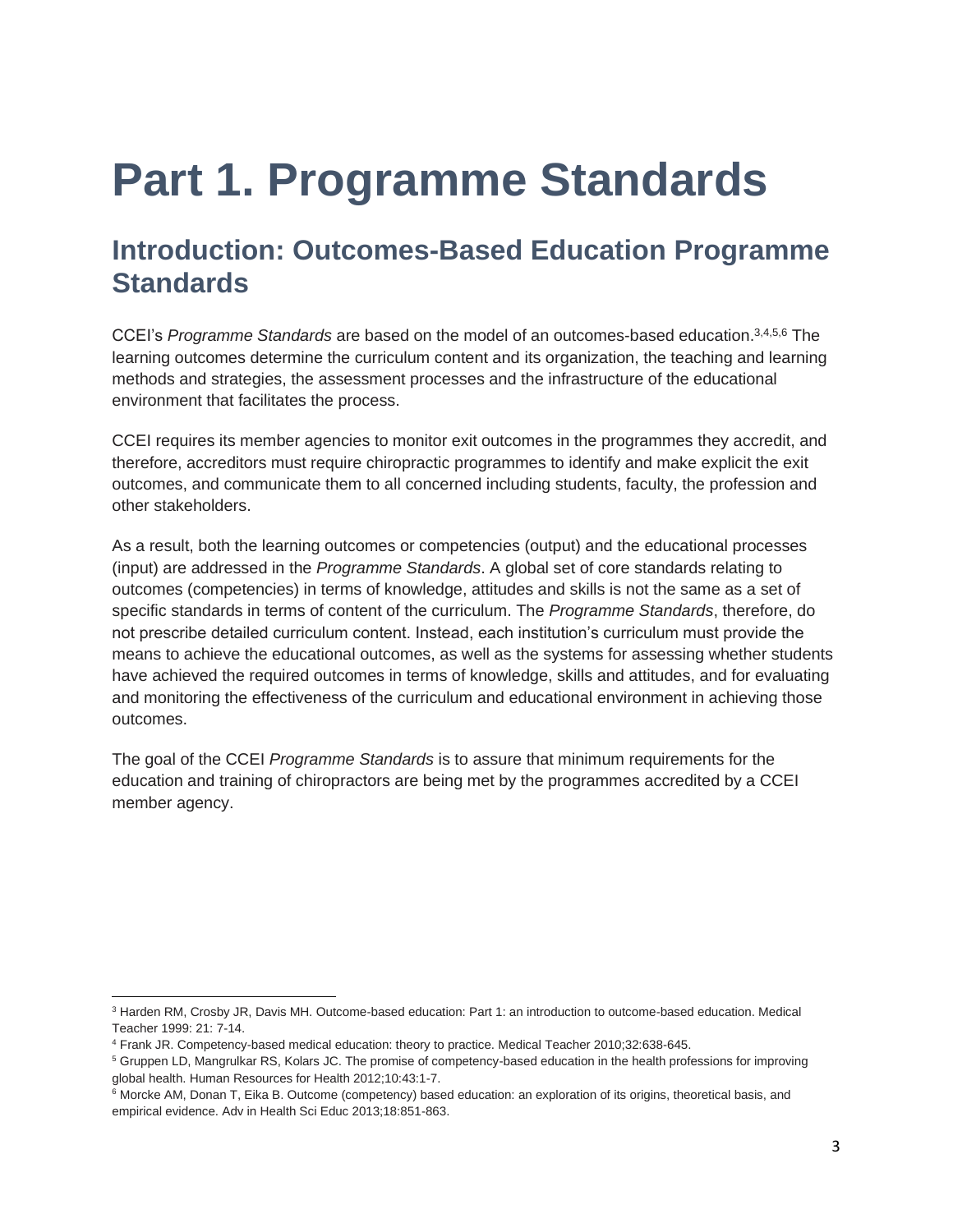## **Comparisons of the Programme Standards**

|                  | <b>CCEI STANDARDS</b>                                       | <b>CCEC</b> | <b>CCEA</b>  | <b>ECCE</b> |
|------------------|-------------------------------------------------------------|-------------|--------------|-------------|
| $\mathbf{1}$ .   | <b>Goals</b>                                                |             | $\checkmark$ |             |
| 1.1              | <b>Participation in formation</b><br>goals                  |             |              |             |
| $1.2$            | <b>Academic Autonomy</b>                                    |             |              |             |
| 1.3              | <b>Educational outcomes</b>                                 |             |              |             |
| 1.4              | <b>Ethics, Integrity and</b><br><b>Accountability</b>       |             |              |             |
| 2.               | <b>Governance</b>                                           |             |              |             |
| 2.1              | <b>Governing Board</b>                                      |             |              |             |
| 2.2              | <b>Governance Structure</b>                                 |             |              |             |
| 2.3              | <b>Academic Leadership</b>                                  |             |              |             |
| 2.4              | <b>Faculty Participation</b>                                |             |              |             |
| 2.5              | <b>Student Input</b>                                        |             |              |             |
| 3.               | <b>Administration</b>                                       |             |              |             |
| 4.               | <b>Evaluation and Quality</b><br>Improvement                |             |              |             |
| 5.               | <b>Patient Care</b>                                         |             |              |             |
| 6.               | <b>Educational Budget and</b><br><b>Resource Allocation</b> |             |              |             |
| $\overline{7}$ . | <b>Educational Programme</b>                                |             |              |             |
| 7.1              | <b>Curriculum Model</b>                                     |             |              |             |
| 7.2              | <b>Curriculum Development</b>                               |             |              |             |
| 7.3              | <b>Curriculum Structure</b>                                 |             |              |             |
| 8.0              | <b>Faculty</b>                                              |             |              |             |
| 9.               | <b>Students</b>                                             |             |              |             |
| 9.1              | <b>Admissions</b>                                           |             |              |             |
| 9.2              | <b>Disclosure</b>                                           |             |              |             |
| 9.3              | <b>Student Support Services</b>                             |             |              |             |
| 9.4              | <b>Student Policies</b>                                     |             |              |             |
| 9.5              | <b>Student Competencies</b>                                 |             |              |             |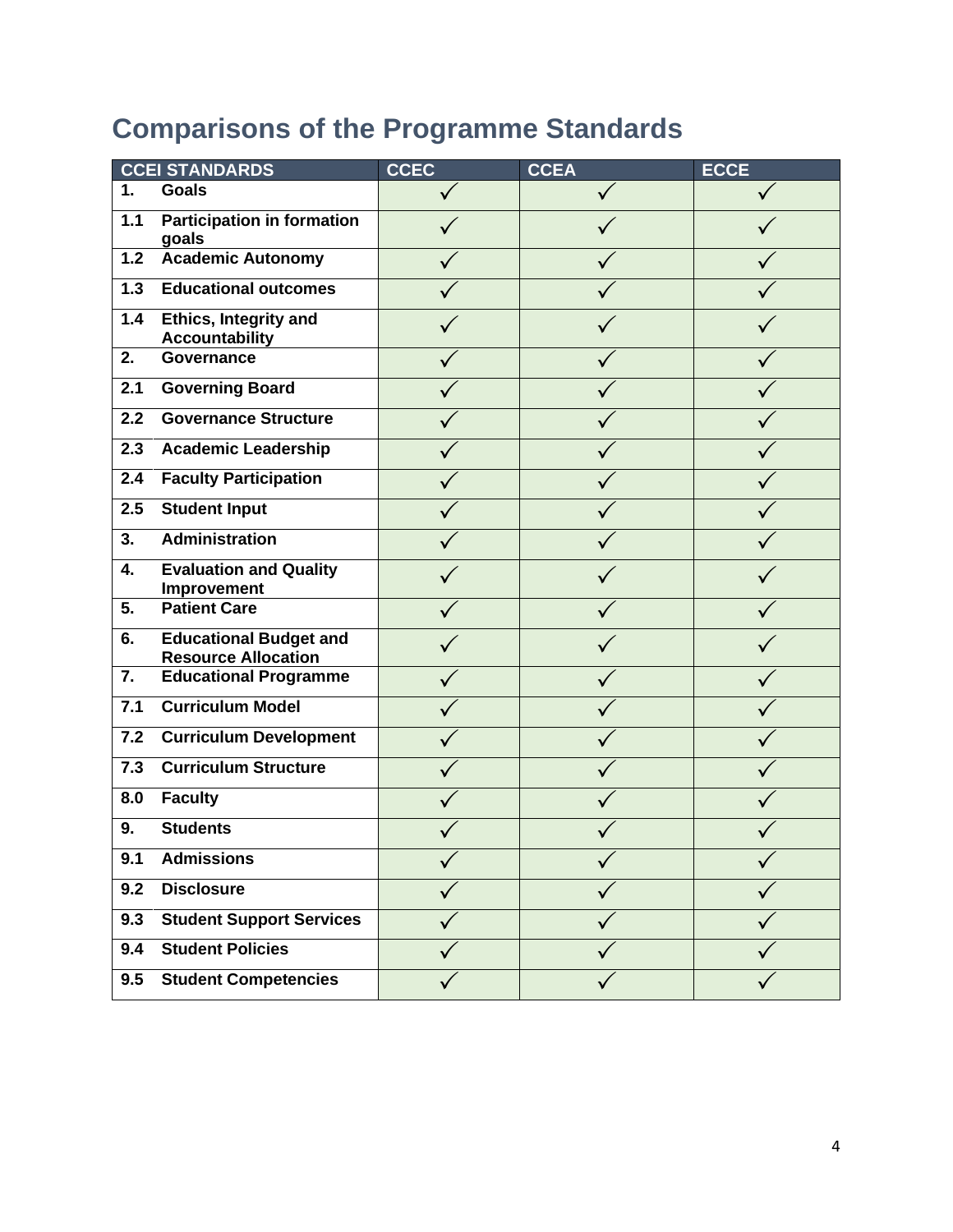### **Outcomes**

The Programme Standards of all member agencies met the minimum or went above those outlined in the Framework.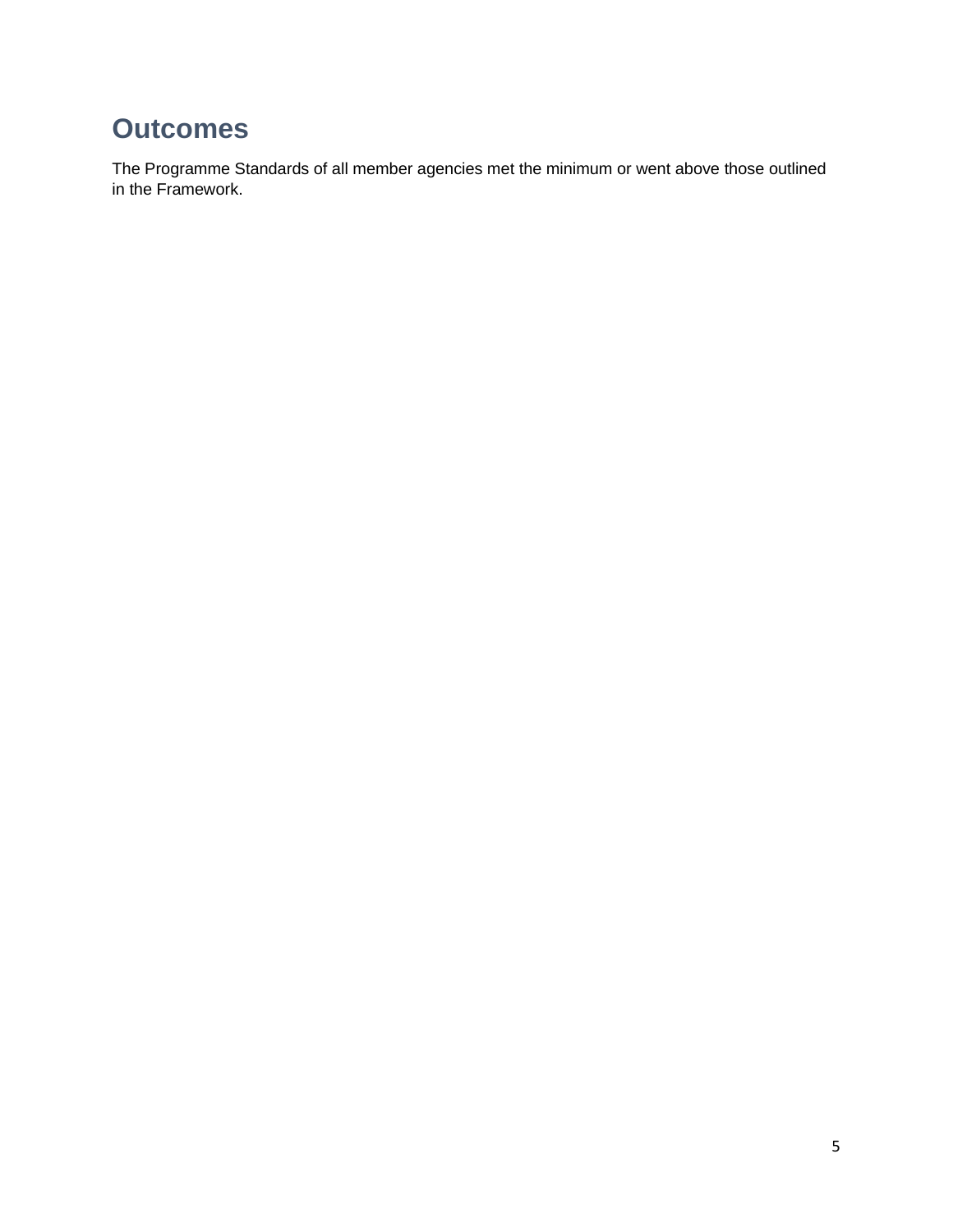## **Part 2. Competencies for Graduating Chiropractors**

#### **Overview**

There are numerous definitions of chiropractic that reflect the different contexts and/or environments in which the term is being used. The World Federation of Chiropractic (WFC) defines 'Chiropractic' as: "A health profession concerned with the diagnosis, treatment and prevention of mechanical disorders of the musculoskeletal system, and the effects of these disorders on the function of the nervous system and general health. There is an emphasis on manual treatments including spinal adjustment and other joint and soft-tissue manipulation."<sup>7</sup> The competence of an individual practitioner is critical for safe and effective care. Competencies are component parts of competence. They refer to specific capabilities in applying particular knowledge, skills, decision-making attributes and values to perform tasks safely and effectively in a specific health workforce role.<sup>8,9</sup> Chiropractic programmes must be designed and delivered so that students are able to achieve the competencies required to practise safely, effectively and ethically in the profession in their jurisdiction. Characteristics of Educational Competencies are that they:<sup>10</sup>

- 1. Focus on the performance of the end-product or goal-state of instruction.
- 2. Are an application of what is learned in the programme.
- 3. Are measurable.
- 4. Use a standard for judging competence that is not dependent upon the performance of other learners.
- 5. Inform learners, as well as other stakeholders, about what is expected of them.

<sup>7</sup> WFC Dictionary Definition. World Federation of Chiropractic; 2001. At

https://www.wfc.org/website/index.php?option=com\_content&view=article&id=90&Itemid=110

<sup>8</sup> Tilley S. Competency in nursing: a concept analysis. Journal of Continuing Education in Nursing 2008;39(2):58-64.

<sup>&</sup>lt;sup>9</sup> Verma S, et al. Core competencies: the next generation comparison of a common framework for multiple professions. Journal of Allied Health 2009;38(1):47-53.

<sup>10</sup> Albanese M, et al. Defining characteristics of educational competencies. Medical Education 2008;42(3):248-55.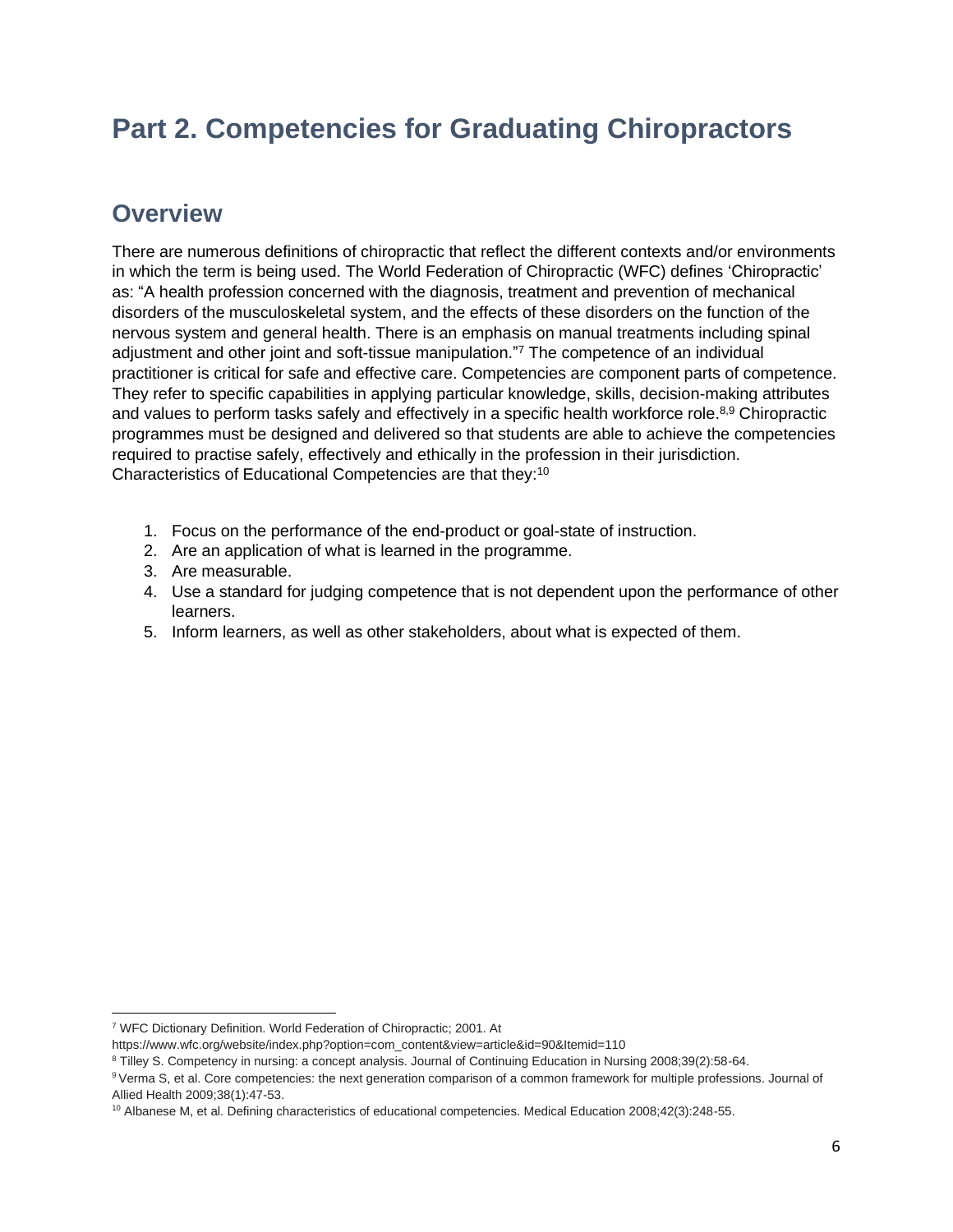## **Comparisons of the Competencies**

|               | <b>CCEI COMPETENCIES</b>                          | CCEC | <b>CCEA</b> | <b>ECCE</b> |
|---------------|---------------------------------------------------|------|-------------|-------------|
| 1.            | <b>Foundational knowledge</b>                     |      |             |             |
| 2.            | <b>Clinical Skills</b>                            |      |             |             |
| 2.1           | <b>Formulate a Differential Diagnosis</b>         |      |             |             |
| $2.2^{\circ}$ | Develop and Evolve a Management<br>Plan           |      |             |             |
| 2.3           | <b>Implement and Monitor Treatment</b>            |      |             |             |
| 2.4           | <b>Evaluation of Progress</b>                     |      |             |             |
| 3.            | Professionalism                                   |      |             |             |
| 3.1           | <b>Ethics and Jurisprudence</b>                   |      |             |             |
| 3.2           | <b>Record Keeping</b>                             |      |             |             |
| 4.            | <b>Communication Skills</b>                       |      |             |             |
| 5.            | The Chiropractor Patient Relationship             |      |             |             |
| 6.            | Inter-professional collaboration                  |      |             |             |
| 7.            | <b>Health promotion and disease</b><br>prevention |      |             |             |

## **Outcomes**

The competencies outlined by all member agencies met or exceeded the minimum competencies outlined in the Framework. There were a few key items identified during the mapping exercise process that CCEI may consider during the next revision of the Framework:

- Moving away from the terminology 'evidence-informed' to 'evidence-based' and further defining what 'evidence-based' may include (i.e. the best available scientific studies combined with clinical experience of the practitioner, and patient preference);
- Inclusion of evidence-based, life-long learning under 'clinical skills';
- Including a reference to 'patient involvement' in the Framework under 2.2: 'Develop and Evolve a Management Plan';
- Including the recognition of limitations in the Framework under 2.3: 'Implement and Monitor Treatment';
- Including patient-centered under 2.4: 'Evaluation of Progress';
- Including ethical business practices under 3.1: 'Ethics and Jurisprudence':
- Including reflective practice under 6.0: 'Inter-professional collaboration'.

The current Framework uses the term 'evidenced-informed' rather than 'evidenced-based'. At the time of creating and originally establishing the 'Framework' there was significant discussion within health care and at the CCEI table of the most appropriate term to use, and the board decided at that time that 'evidence-informed' was more appropriate. With the changes that have occurred in the intervening years and increased numbers and quality of chiropractic research publications, it may be appropriate for the board to reconsider this decision.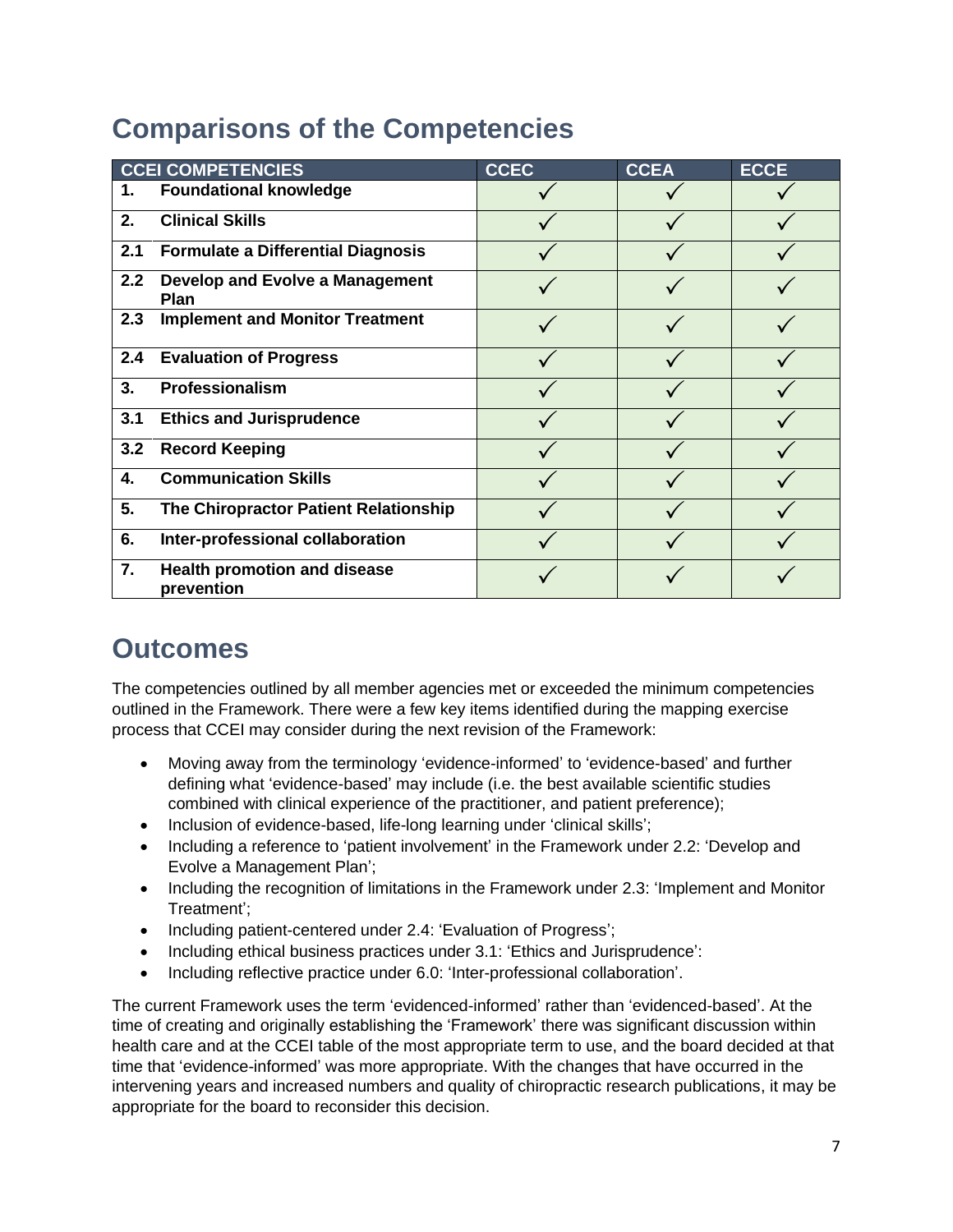# **Part 3. Accreditation Policies and Procedures**

## **Introduction**

There are two types of accreditation processes performed by a CCEI member agency:

- **Initial Accreditation** is the process by which a new chiropractic programme establishes that it meets the *Eligibility Criteria* for accreditation and is in compliance with a CCEI member agency's *Standards*.
- **Reaffirmation of Accreditation** is the process that ensures a chiropractic programme remains in compliance with a CCEI member agency's *Standards* through periodic self-evaluation reports, site visits and annual Monitoring Reports.

CCEI recognizes that accreditation policies and procedures are developed and applied with an understanding of the jurisdiction and context in which the programme is operating. Therefore, policies and procedures may vary to some extent across jurisdictions. If it can be demonstrated that these achieve equivalent outcomes, CCEI would deem these to be acceptable.

## **Confidentiality**

The process of accreditation should be transparent; that is, the CCEI member agency and the chiropractic programme should communicate directly and openly with one another. All other aspects of the chiropractic programme shall remain confidential. Other than the reporting of the procedures and decisions in accordance with a CCEI member agency's *Standards and Procedures,* the CCEI member agency's agents shall not divulge any aspect of the chiropractic programme to any source unless part of agreed processes of accreditation or it receives permission from the institution to do so.

Accreditation materials (such as, but not limited to, the Self Evaluation Report) that are produced by the chiropractic programme shall be considered the property of the chiropractic programme. It may distribute, as it chooses, these materials in whole or in part, provided they are accurately and fairly reported. If a chiropractic programme publishes any part of its accreditation materials, then it shall be deemed to have waived its right of confidentiality of the said materials by implied consent.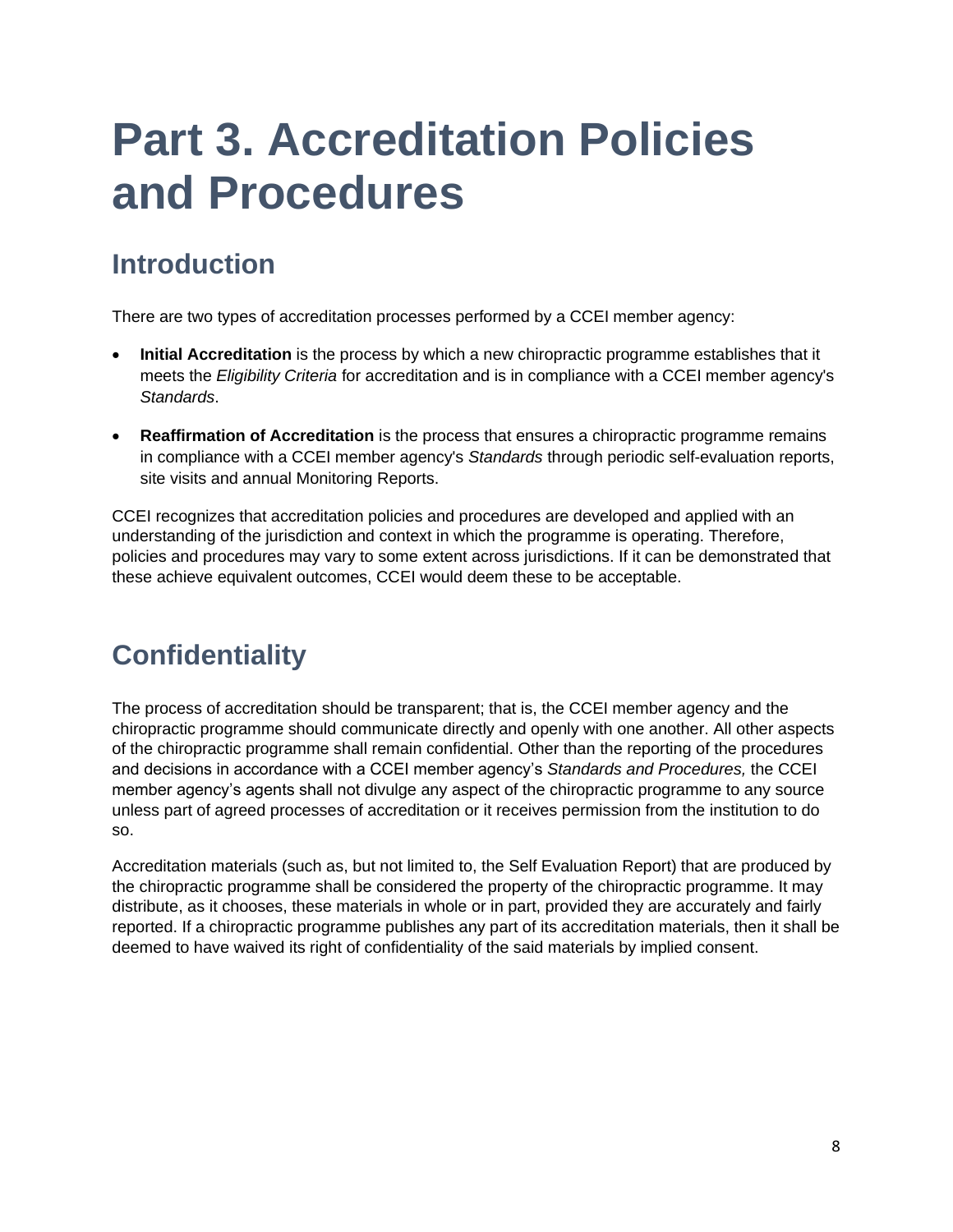|  | <b>Comparisons of the Policies and Procedures</b> |  |  |  |  |
|--|---------------------------------------------------|--|--|--|--|
|--|---------------------------------------------------|--|--|--|--|

|       | <b>CCEI Policies and Procedures</b>                            | <b>CCEC</b> | <b>CCEA</b>  | <b>ECCE</b> |
|-------|----------------------------------------------------------------|-------------|--------------|-------------|
| 1.    | <b>Application for Initial</b>                                 |             |              |             |
|       | accreditation                                                  |             |              |             |
| 1.1   | <b>Letter of Intent</b>                                        |             |              |             |
| $1.2$ | <b>Eligibility Criteria</b>                                    |             |              |             |
| 1.3   | <b>Eligibility decision</b>                                    |             |              |             |
| 1.4   | <b>Self-evaluation report</b>                                  |             |              |             |
| 1.5   | <b>Self-Evaluation Report</b><br><b>Decision</b>               |             |              |             |
| 1.6   | <b>Site Visit</b>                                              |             |              |             |
| 1.6.1 | <b>Joint Activities in</b><br><b>Accreditation</b>             |             |              |             |
| $1.7$ | <b>Site Team Report</b>                                        |             |              |             |
| 1.8   | <b>Final Decision</b>                                          |             |              |             |
| 1.8.1 | <b>Award Accreditation</b>                                     |             |              |             |
| 1.8.2 | <b>Deferral Accreditation</b>                                  |             |              |             |
| 1.8.3 | <b>Denial Accreditation</b>                                    |             |              |             |
| 1.8.4 | <b>Notification of Decision</b>                                |             |              |             |
| 2.    | <b>Reaffirmation of</b><br><b>Accreditation</b>                |             |              |             |
| 2.1   | <b>Letter of Intent</b>                                        |             |              |             |
| 2.2   | <b>Eligibility Criteria</b>                                    |             |              |             |
| 2.3   | <b>Self Study Report</b>                                       |             |              |             |
| 2.4   | <b>Decision on Self Study</b>                                  |             |              |             |
| 2.5   | <b>Site Visit</b>                                              |             |              |             |
| 2.5.1 | <b>Joint Activities in the</b><br><b>Accreditation Process</b> |             |              |             |
| 2.6   | <b>Site Team Report</b>                                        |             |              |             |
| 2.7   | <b>Decision</b>                                                |             |              |             |
| 2.7.1 | <b>Reaffirmation of</b><br>accreditation                       |             |              |             |
| 2.7.2 | <b>Deferral Reaccreditation</b>                                |             |              |             |
| 2.7.3 | <b>Impose Sanctions</b>                                        |             |              |             |
| 2.7.4 | <b>Refusal to reaffirm</b>                                     |             |              |             |
| 2.7.5 | <b>Notification of Decision</b>                                |             | $\checkmark$ |             |